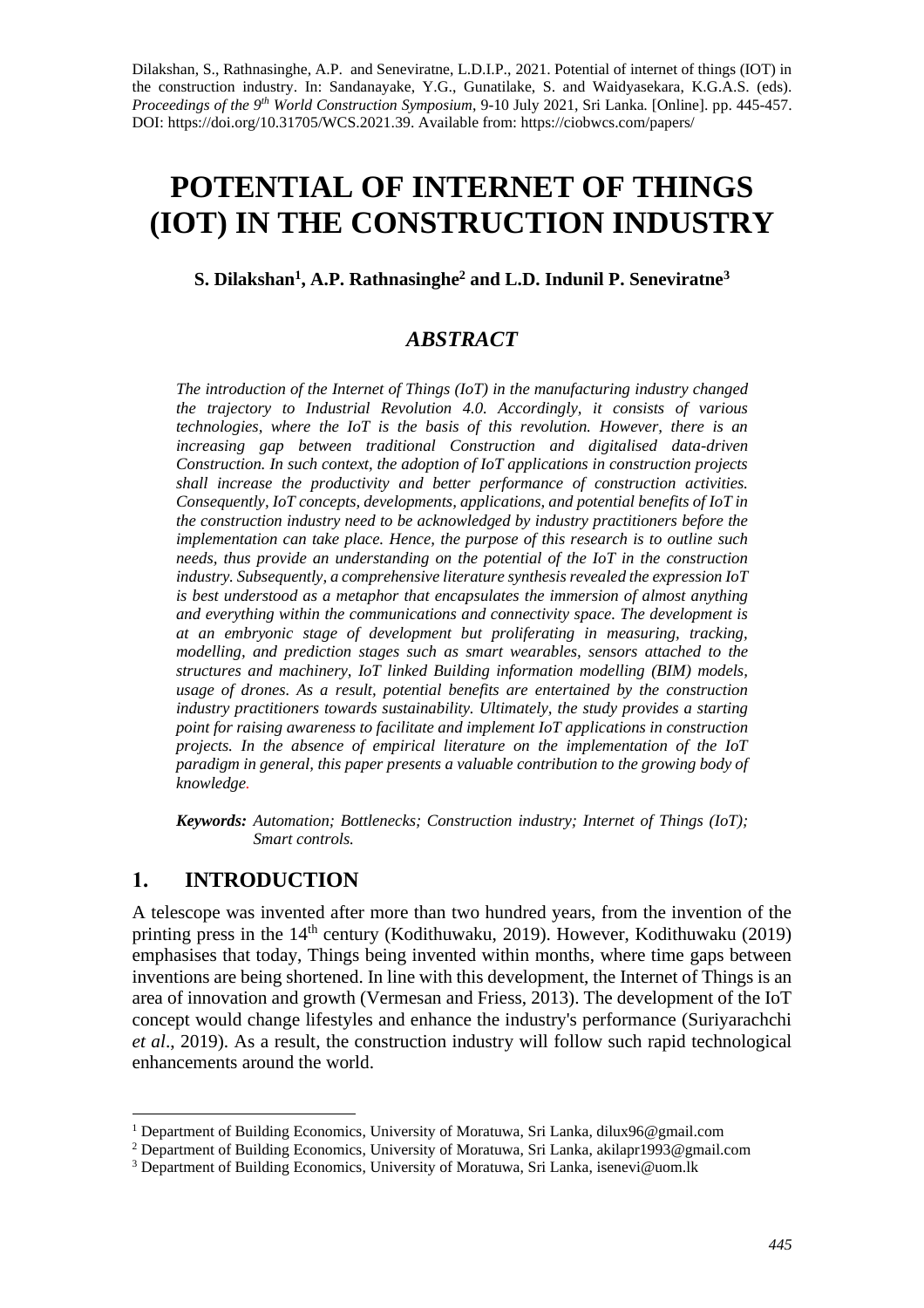The IoT is massively significant to the built environment (Oesterreich and Teuteberg, 2016). Jones (2017) insisted that carpenters, welders, and painters on the worksite might not discuss the IoT in casual conversation. However, a growing number of industryleading contractors and builders are using IoT devices to monitor equipment, machinery, and workers to make better decisions in real time. Consequently, there are 367 IoT-related projects identified worldwide, whereas industrial-related is 265, and IoT-related building projects are 193 (Lueth, 2019).

# **2. RESEARCH PROBLEM**

Triax (2018) identified that the construction industry regularly suffers from bottlenecks, slowing down dramatically without supervisors knowing that is even happening. In the case of one company, where they lost \$4 million by labourers spending too much time waiting for the lift. Installing a second lift on day one would have cost them just \$1 million, which is the solution provided by an IoT device at the end of the day. The company could have adopted such a solution on the initial day if they had such technology to identify. Hence, that would not have had such a severe impact on their project (Triax, 2018).

Consequently, many countries are developing their IoT network in Construction. Therefore, the use of IoT applications and the potential of such applications in Construction need to be acknowledged by the Construction industry, as the industry will become ever more complicated in the future (Mahmud *et al*., 2018). In such a time, if there is no system for facilitation of the work involved, the construction sector must take account of the expansion of the IoT network; otherwise, the construction sector will be left behind by other industries.

Besides, IoT in a fledgeling stage, with a limited number of experts operating somewhat in isolation and offering single-point solutions; for instance, publications identified and the main focus of research undertaken to be in the technical areas of smart buildings, construction safety, and optimisation and simulation (Ghosh *et al*., 2020). Hence, a broader picture of applications needs to be outlined. Additionally, researches were conducted on the adoption of IoT specifically to several geographical construction contexts. Despite those restrictions, there was a necessity to bring the overall applications and benefits of IoT to the construction industry. Nevertheless, the benefits of IoT applications in the construction industry are still not clear (Chen *et al*., 2019). Therefore, the subject of the enquiry undertaken was to examine the applications of the IoT in global context; thus, this study aimed to illustrate the potential of IoT in the construction industry by addressing the IoT concepts, present applications, development categories, and benefits associated with it.

# **3. RESEARCH METHOD**

To achieve the aim, this paper intends to bring in literature analysis and arguments on the following themes:

- 1. The concepts and current development categories of IoT identified in the global construction industry
- 2. IoT applications practised in the global construction industry
- 3. The potential benefits achieved from IoT applications in several construction contexts.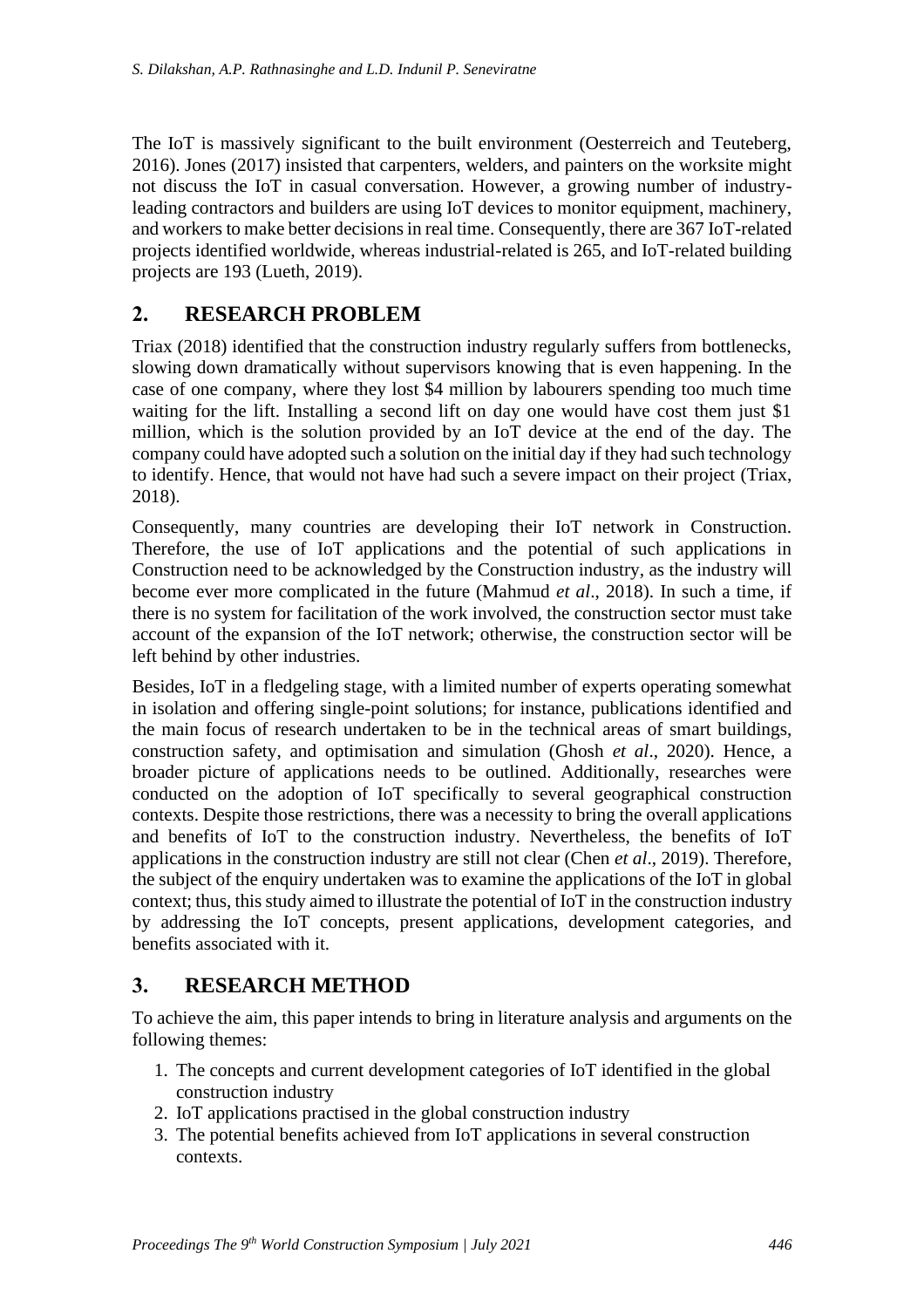The literature was searched based on unconstrained and unstructured iterative queries to explore the potential of IoT in the construction industry (Eiris and Gheisari, 2017). Accordingly, information from the peer-reviewed conference, journal papers, reports, forums, and dissertations were obtained from leading academic databases were examined such as Google Scholar, Web of Science, Science Direct/Scopus, EBSCOhost, IEEE Xplore, CuminCAD, JSTOR (Loyola, 2018). The generic descriptors "Internet of Things", "Construction 4.0", "Smart", and "Digital" were used to find relevant information in the construction field of study (Senanayake *et al.*, 2020). The sources were slightly extended through a selective snowball method, as the need to deepen the review in complementary topics arose (Loyola, 2018). Besides, as decisions regarding inclusion and exclusion remain relatively subjective, this research is mainly focused upon an indepth investigation of literature sources. Accordingly, the selected papers were subjected to manual thematic analysis to develop findings against the developed themes. However, this study is limited to the sources which are readily available from databases. Consequently, IoT concepts, present applications, development categories, and benefits associated with it in the construction industry in the global construction context were outlined.

# **4. INTERNET OF THINGS (IOT)**

The International Telecommunication Union (ITU, 2012) defined IoT as "A global infrastructure for the information society, enabling advanced services by interconnecting (physical and virtual) things based on existing and evolving interoperable information and communication technologies" (p. 6). Specifically, IoT is identified as a system of 'Things' using the Internet or a private network to connect and communicate with each other (Censis, 2019). In particular, 'Things' are stipulated as 'smart devices' connected to a network and communicate among each other with minimum human engagement (Phuoc *et al*., 2009). The basic idea is that objects of day-to-day life can be equipped with the detection, sensing, networking, and processing capabilities that enable them to communicate over the Internet with each other and with other devices and services to achieve a common goal (Dooley *et al*., 2017). In such context, the IoT allows people and Things to be connected anytime, anyplace, with anything and anyone, ideally using any path/network and any service (Balte *et al*., 2015). The system enables acquiring, processing, and reacting to real-world data in real-time (Lan *et al*., 2019).

## **4.1 DEVELOPMENT CATEGORIES**

Presently, millions of IoT devices are communicating with each other. In addition, such devices tend to be negotiating, interacting, measuring, and responding with the least human involvement. Husain (2017) identified the development of IoT in three waves.

## **4.1.1 First Wave: Measuring and Tracking**

Husain (2017) recognised that people are currently in the midst of the first wave of IoT. There are wearables and gadgets implemented to measure pulse rate and track day-to-day work activities, predict the circadian rhythm and automatically trigger the alarm if people fall asleep, and alarm in case of intruders in private places (Husain, 2017).

#### **4.1.2 Second Wave: Modelling and Predicting**

There are circumstances identified where data captured from the first wave of devices were used by devices to model the environment, their behaviour, and the behaviour of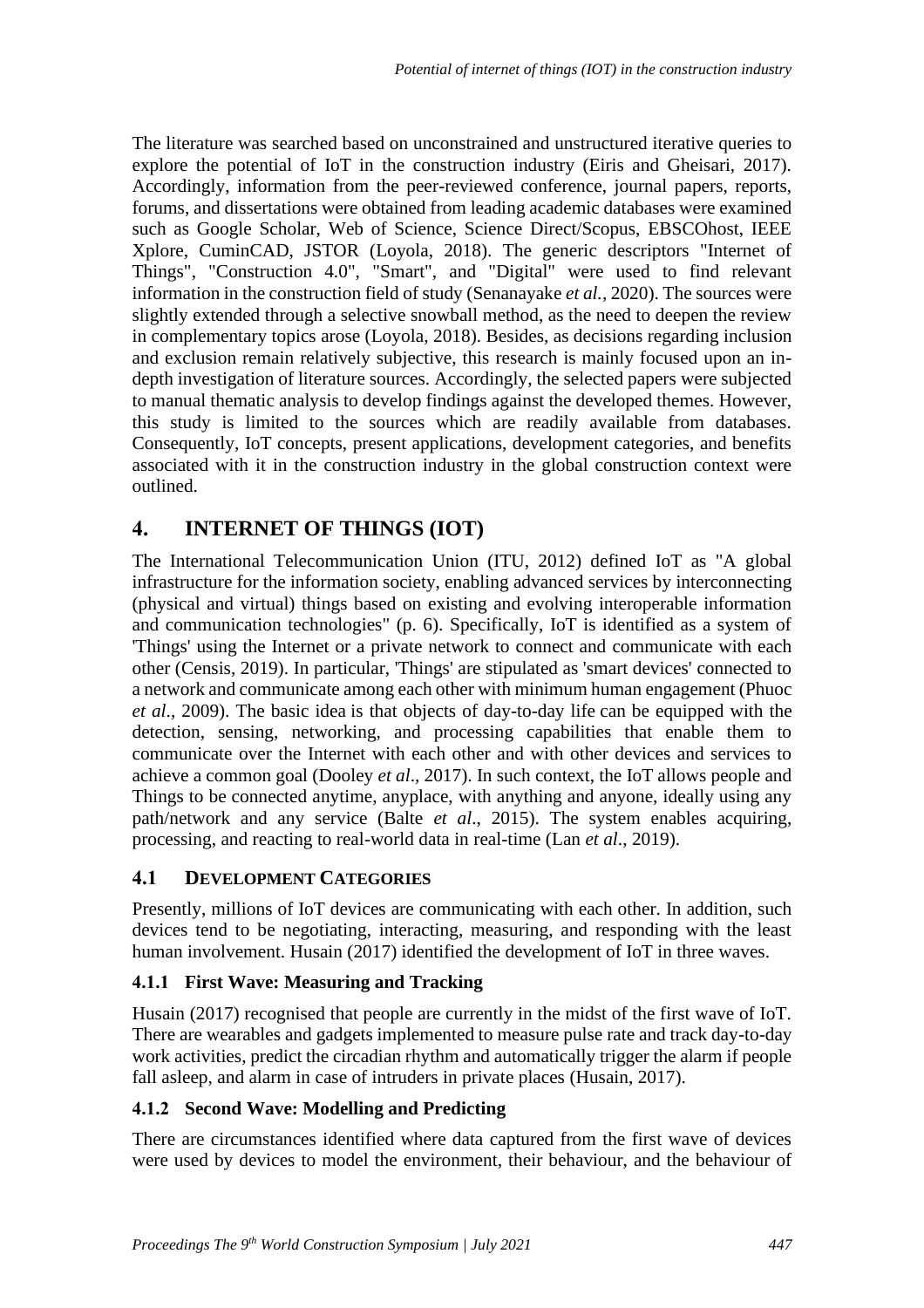other systems to predict the future. Some systems include delivery drones, self-driving trucks and tractors, and increasingly sophisticated factory and warehouse bots that use vision to detect objects and sort products and packages (Husain, 2017).

#### **4.1.3 Third Wave: Fully Autonomous Devices**

IoT's maximum potential will be recognised in the third wave, where there will be federated network intelligence powering cognitive, fully autonomous devices. In such context, the humans who built such devices will not experience the reality of it. For instance, algorithms that empower fleets of hundreds of thousands of autonomous drones carry out an ever-increasing range of functions for their human owners (Husain, 2017).

# **5. PRESENT APPLICATIONS OF IOT IN THE GLOBAL CONSTRUCTION INDUSTRY**

A new and fast-emerging shift in networking and communications is the IoT. Several contractors have already implemented IoT applications for both production and delivery of services in the construction industry to maximise their opportunities (Atayero *et al*., 2016). Accordingly, several applications were identified below.

#### **5.1 MEASURING AND TRACKING APPLICATIONS**

In such context, Mehata *et al*. (2019) identified IoT- Designed smart wearable devices, such as bands and helmets, using different types of sensors to help track workers' health and safety. The devices are designed with the help of IoT, which detects any worker's fall and sends alert messages for emergency help. Besides, employees are frequently tracked and alert about adverse health problems, such as pulse rate and temperature (Ding *et al*., 2013).

In another context, abnormal changes in the underground water table, change in shape, load on external lateral support, and degree of sloping of supporting structural components are indications before structural failure. Such changes inevitably go beyond safety limits and potentially lead to structural failures. IoT real-time monitoring solutions are developed to detect and analyse such abnormal changes and issue appropriate warning signals to take remedial actions on time (Lam *et al*., 2017). Therefore, evacuation time would still be adequate to avoid accidents and casualties. Similarly, the IoT system was used to monitor a retaining wall movement in Shenzhen, China. Measurable cracks, in particular retaining walls and cracks created by differential settlement in the adjacent [buildings](https://www.google.com/search?q=adjacent+building&spell=1&sa=X&ved=2ahUKEwjr9frd5JLqAhWOb30KHVVfDT4QkeECKAB6BAgOECQ), were identified in real-time. Subsequently, data showed a night-time surge in the rising level of the underground water table detected on the side of the retaining wall. The findings revealed that the drainage system experienced a significant leakage (Lam *et al*., 2017).

Bottaccioli *et al*. (2017) found a different scenario that the IoT system will represent the buildings' energy usage accounted for in real-time. Therefore, energy consumption monitoring improves energy efficiency, decreases waste, and is favourable to sustainable development (Wan *et al*., 2010).

On the other hand, green building is a reasonable assurance for sustainable growth. The Green building concept achieves its goals by using the IoT technology and cloud computing with the green building energy efficiency standards (Zhao *et al*., 2013). In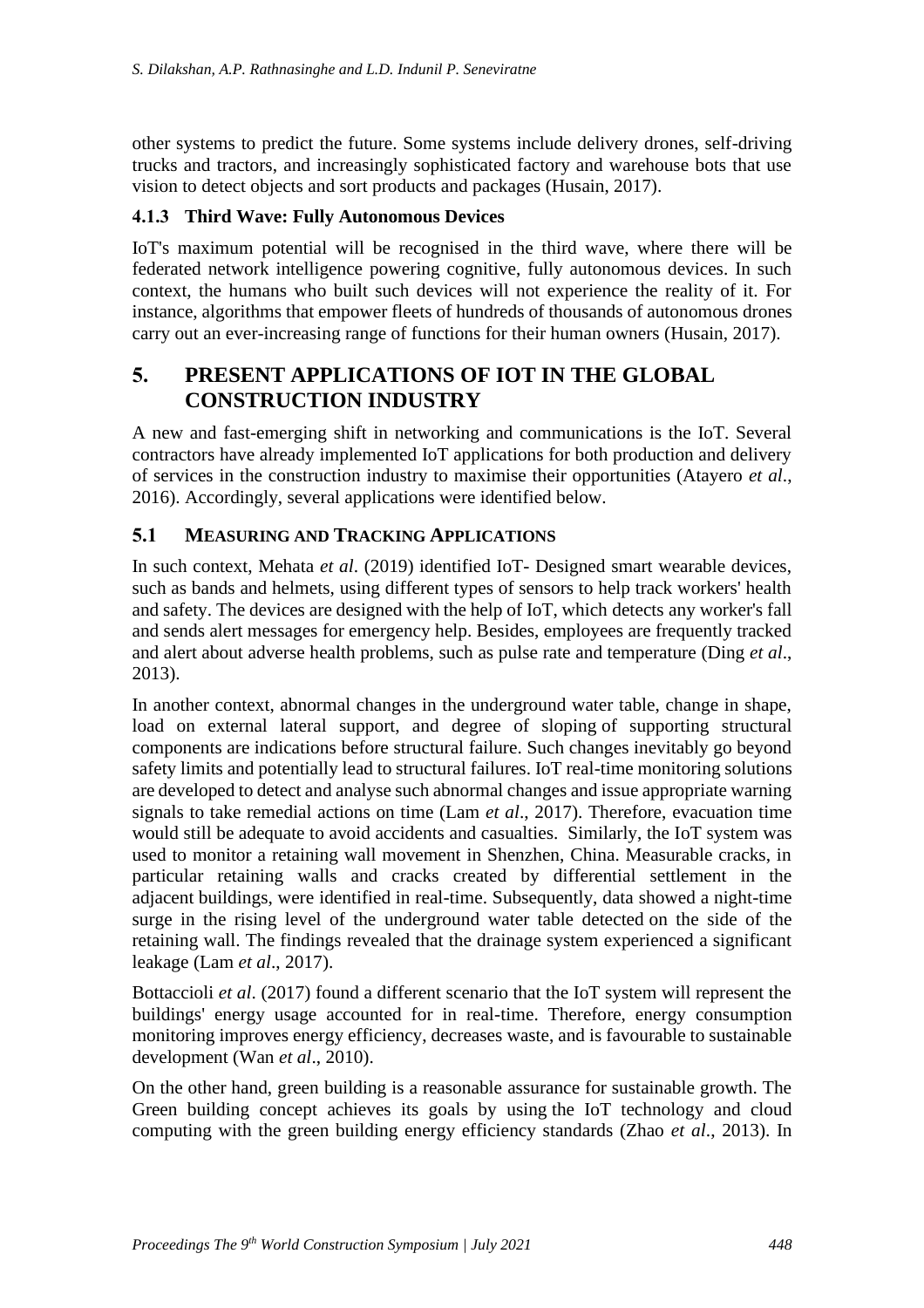such context, IoT carries out the overall environmental monitoring, provides supervision, managing, and data processing (Wang *et al*., 2017).

Nair (2020) mentioned the most intelligent building in the world called "The EDGE", which has 28,000 sensors installed under the IoT network. Such sensors collect property data and user data with the goal of increased user friendly.

Zhou and Ding (2017) pointed out the scenario of the twin tunnel project across Yangtze River, where during the transport of materials in 25m depth of tunnel hole, the hazard energy restriction alarming scenario has occurred at the bottom. The gate crane driver at the top could not be able to see the circumstance at the bottom. The Radio-frequency identification (RFID) sensors on workers' helmets and sensors around this dangerous area triggered the warning. Accordingly, the regional workers were able to leave the hoisting field.

#### **5.2 MODELLING AND PREDICTING APPLICATIONS**

In contrast, IoT technology influences the concrete production market. IoT based services for mounted batching plants can improve the consistency of concrete quality, connected logistics, and predictive maintenance (Walther, 2018). The batching plant is fitted with sensors such as weighing sensors and flowmeters to handle such measurements (Rasmussen and Beliatis, 2019). In such context, weighing sensors monitor the mixing of all aggregates and measure the weight of each aggregate. The flowmeter calculates the water rate in kg/sec to the batch to maintain the appropriate mix of gravel and cement in the receipt.

In another case, the developed BIM model is available for steel bridge construction, which is directly linked with IoT for real-time data simulation for Construction (Zhang *et al*., 2016). Such encouragement facilitating dynamic interactions and real-time responses among designers, builders, transit providers, and maintainers. Therefore, the integration of the value chain between stakeholders is possible, and the project's success is achieved (Ding *et al*., 2018).

In contrast, the type of precast components, the fabrication method of such components, the comprehensive construction process, cost, and quality of the completed steel bridge can be identified by attaching IoT labels on precast components (Zhong *et al*., 2015). Accordingly, steel-bridge performance can be monitored remotely in the construction stage. Thereafter, Big data analytics further evaluates sensor data into the decisionmaking model. Thereupon, the steel bridge can be predictively and proactively maintained (Ding *et al*., 2018).

KOMATSU introduced smart Construction, which links everything present on the site dynamically under IoT and allows 3D formation (Sategna *et al*., 2019). Furthermore, IoT applications are involved in using drones to conduct surveys high precisely and real-time observation of changing topography of worksites.

Kuenze *et al*. (2016) addressed, IoT system addresses all steps of the supply system, from asphalt batching to compaction of asphalt. Moreover, asphalt temperature can be regulated by temperature sensors in the truck at any time. The information from embedded sensors on asphalt plants and pavers allows for a just-in-time schedule of asphalt delivery services, thereby decreasing the number of dump trucks to be delivered at the site (Sategna *et al*., 2019).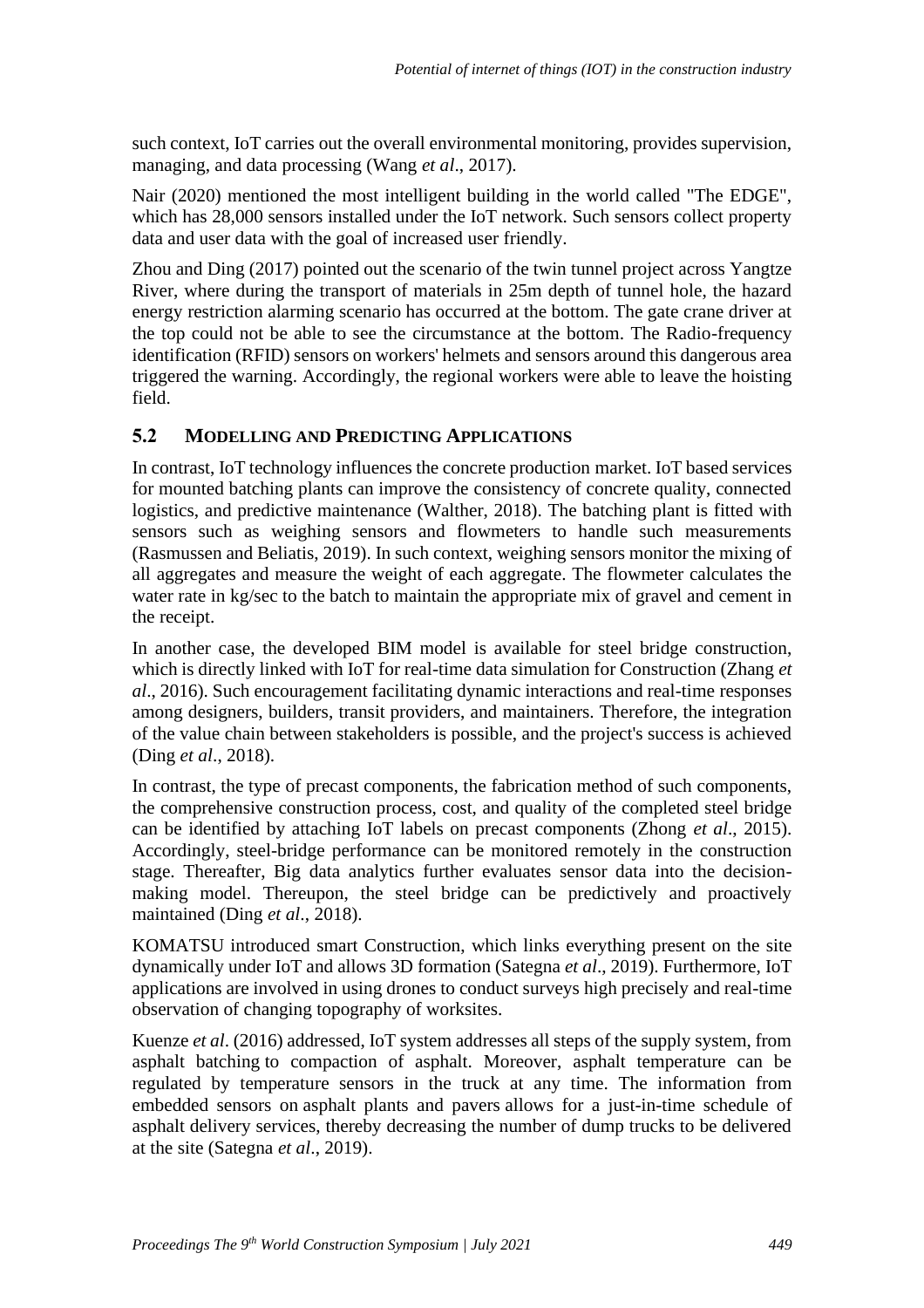In another case, a contractor used swing stages to do external work on a high-rise building to get the job done. All the subcontractors required to access the stations, and the supervisors complained about not having enough stations and not being available at the time necessary. The work was slowed down accordingly. Later it is identified, with the support of IoT sensors attached to each platform, the supervisors on his smartphone were able to figure out where the lifts were and whether one was available instantly (Triax, 2018).

#### **5.3 FULLY AUTONOMOUS APPLICATIONS**

Wu *et al.* (2018) found a situation on the application of IoT in a utility tunnel in Xiamen city, China. The project includes surrounding dust monitoring systems, automatic sprinkler dust falling control systems, and site temperature monitoring systems based on real-time metrological data. Hence, the tunnel operation and maintenance are visualised by data provided by IoT sensors (Bottaccioli *et al*., 2017). Data control of the dust is related to the spray dust reduction system. If the air quality is not up to standard, the device will issue a warning on the BIM model and open the spray dust control system automatically in the respective region (Teizer *et al*., 2017). Besides, BIM and IoT technologies often have essential applications such as limited space detection and gate management; thus, the gate can be controlled and operated remotely. Correspondingly, the gate can be automatically monitored and connected to the network to ensure better protection inside the utility tunnel (Patti and Acquaviva, 2016).

In another case, Smart contracts can remove the need for an authorised third party to administer a contract in an autonomous state by integrating BIM and the IoT. As a result, IoT will manage payment procedures with actual work progress. Afterward, the central iContract platform will evaluate all data against the agreed contract clause and enforce the terms accordingly (AIQS, 2019).

Therefore, seems to be numerous applications were identified by authors in measuring, tracking, modelling, and predicting waves that would have a significant impact on the construction industry. Besides, it seems the industry will reach more tremendous potential in the full autonomous wave.

# **6. THE POTENTIAL BENEFITS OF IOT IN THE CONSTRUCTION INDUSTRY**

The construction industry value chain is profoundly affected by collaboration with major contractors to low-level suppliers. Besides, Construction projects are site-based and complex, requiring a higher-level management process (Oesterreich and Teuteberg, 2016). In such context, the emergence of the IoT makes a significant impact and brings several benefits for the projects and people involved. Accordingly, several authors identified consequences that emphasise the potential of IoT. Such consequences are recognised below.

## **6.1 UP-TO-DATE INFORMATION FOR BETTER DECISION MAKING**

The IoT network consists of intelligent devices that are installed around the worksite, connected to vehicles, materials, and attached to workers (Bucchiarone *et al*., 2019). Besides, the IoT application handles all incoming information and provides supervisors with up-to-date information and alerts for particular events such as the system stops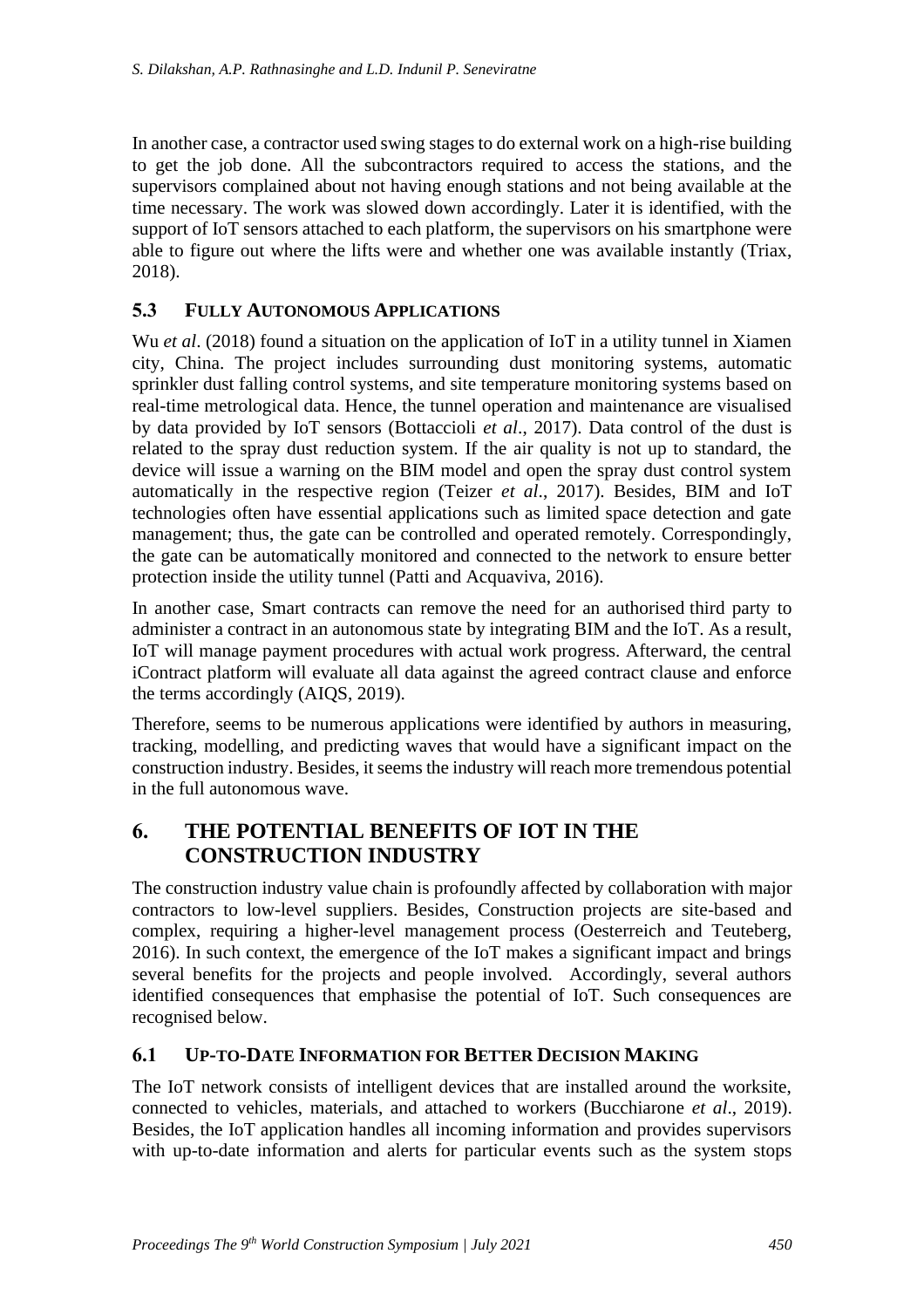working and the process stage is completed, thereby allowing them to make suitable decisions (Piccialli *et al*., 2020).

# **6.2 IMPROVED PROJECTS HANDLING WITH MINIMUM HUMAN EFFORT**

Construction sites of megaprojects have various workflows, according to the size and type of the project. In such context, a challenging task is to plan and organise such complex projects (Clough *et al*., 2000). Further, the lack of adequate digital and precise data requires a permanent project manager at a physical presence. Hence, IoT Network helps project managers to control several construction sites remotely at various locations simultaneously and to intervene quickly to adjust their activity to the effects of real-time data (I. Lee and Lee, 2015).

# **6.3 MINIMISED PROJECT DELAY BY TAKEN PREVENTIVE MEASURES**

Typically, the construction site is not prepared to face abnormal weather situations, and preventive mechanisms are not in place (Mohammed *et al*., 2014). Hence, the status of such a situation leads to the loss of money and downtime delays in the construction process. However, the IoT network's usage promptly alerts such bad weather by interacting with the meteorological station. Therefore, countermeasures can be taken on time (Wu *et al*., 2018).

## **6.4 REMOTE OPERATION OF ACTIVITIES IN WORKSITE**

According to Burger (2017), if machines are remotely connected, instructions can be given from a long distance. Therefore, human resources can be removed from hazardous places. Besides, Nordin (2016) elaborated on such a situation with drones, that a machine easily identifiable by drone is eligible to obtain commands and operate alone under surveillance areas.

## **6.5 IMPROVED SUPPLY CHAIN MANAGEMENT**

Through IoT, the system could measure the available stock by the RFID labels attached to materials. Therefore, the system will automatically produce alerts to maintain available stock (Burger, 2017). The RFID tags installed on the commodities inform about the adequacy of the item temperature, handling impact, damage level, and expiry period (Macaulay *et al*., 2015).

## **6.6 MAINTENANCE OF MACHINERY AND EQUIPMENT PROMPTLY**

Maintenance of machinery is necessary to prevent additional expenses due to severe damage. The IoT allows sending information on the current state of tools and equipment in real-time to repair or maintain needs (Burger, 2017). According to Levy (2017), heavyduty construction machines are equipped with sensors, where such sensors can detect the required maintenance from range, such as temperature fluctuations and increased vibrations.

## **6.7 ENERGY, FUEL, AND POWER SAVINGS**

Unmaintained energy and fuel usage will lead to wastage and affect the project cost. Through the approach of IoT, information about the usage of electricity, gas, generator fuel can be obtained from the building (EEI *et al*., 2011). Additionally, the use of tools and equipment will be controlled for fuel-saving requirements (ITU, 2015).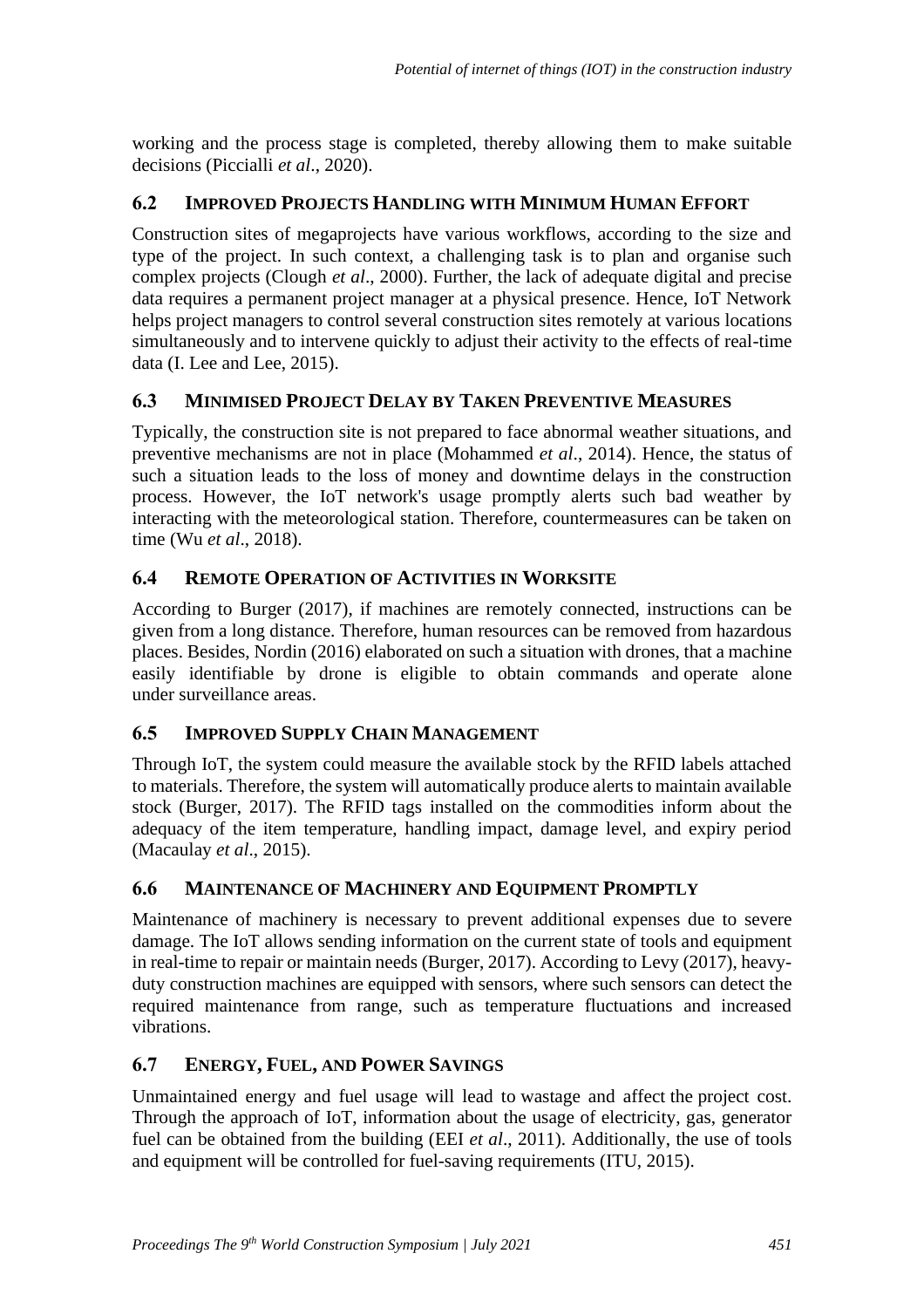#### **6.8 IMPROVED TRANSIT MANAGEMENT (TIME-SAVING)**

According to Cunha (2014), selecting inappropriate transit routes would lead to significant fuel usage and delay in the supply chain. Hence, sensors act as general packet radio service (GPRS) will provide operators with data about the most efficient and quick transit lines through the Internet of Things (Sategna *et al*., 2019).

#### **6.9 SECURITY CONTROL OF THE SITE**

There is a possibility for material theft at the site if the storage units are not adequately supervised (Said and Rayes, 2010). However, with the help of IoT, any material theft is easily solved using IoT labels since these sensors inform the current location of such materials (Macagnano *et al*., 2014). Furthermore, the IoT-developed security device known as August Smart Lock, which operates over Wi-Fi networks. This unit is placed at doors and provides control over doors through mobile devices. Moreover, such a device scans every object pass through doors and triggers an alarm when there are threats (Macaulay *et al*., 2015).

#### **6.10 HUMAN RESOURCE MANAGEMENT**

Firms need to make sure that employees work effectively and efficiently under considerations of third-party safety, obligations of the contract, and rules of the firm (Loosemore *et al*., 2003). Through the IoT application, sensors attached to the employees' uniform are enabled to notify the supervisor of their presence, abilities, and credentials for the task and the time they spend on particular activities (Häikiö *et al*., 2020). Furthermore, such data from IoT used for human resource development and payment procedures (Cunha, 2014).

## **6.11 ENVIRONMENTAL MONITORING**

Libelium (2012) identified there are devices developed with the concept of IoT to monitor environmental aspects. Such devices consist, a remote-control sensor capable of monitoring fire, flood threats, and air pollution. Subsequently, they interact with relevant protocols to take preventive measures.

#### **6.12 HEALTH MONITORING OF STRUCTURES**

Libelium (2012) reported that the IoT is used for the building's health and safety by installing sensors on structures sensitive enough to detect vibrations, cracks, and defects in building components.

#### **6.13 WASTE MANAGEMENT**

A smart waste management scheme was launched as an IoT solution using infrared sensors, microprocessors, and remote accessories (Zeinab and Elmustafa, 2017). The particular program ensures that the garbage is removed automatically when the waste hits full. The condition will be reported to relevant authorities for necessary action if the trash has not been removed for a while.

## **6.14 ECONOMIC BENEFIT**

IoT increases interconnectivity among people and Things. Hence, it drives the economy much higher and provides more wealth (Manyika and Roxburgh, 2011).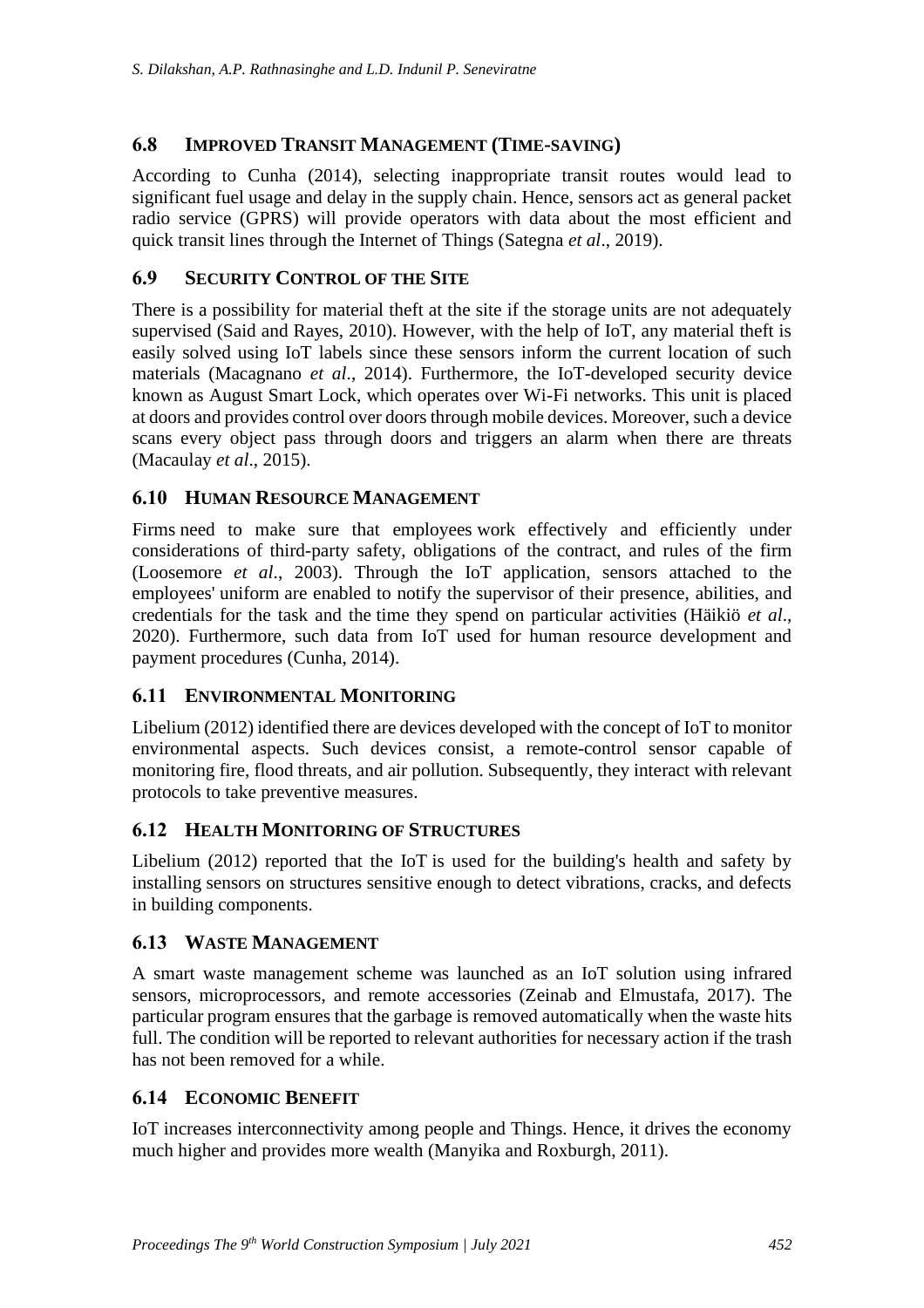## **6.15 IDENTIFICATION OF FLAWS IN CONSTRUCTION PHASES**

In the use of IoT, potential weaknesses can be identified at all stages of the construction process by gathering, assimilating, and connecting data of all operations at the worksite (Sategna *et al*., 2019).

#### **6.16 NEW OPPORTUNITIES AND SOLUTIONS**

In the future of Construction, everything will be connected at the site (Yuanyuan *et al*., 2006). Data arising from such environments will be available on cloud platforms to further develop integrated services and solutions for different project stages (Bottaccioli *et al*., 2017).

## **6.17 OTHER KEY BENEFITS**

Accordingly, Yuqiang *et al*. (2010) identified, the purpose of such advancement enables all Things to be interpreted and remotely controlled and integrated with the Internet into a more intelligent system of life and development. Hence, the system can solve technical problems in industries, improve work management, enhance resource utilisation, and improve the relationship between humans and nature (Chao-sheng, 2012). Furthermore, key benefits are summarised in Table 1.

| <b>Benefit</b>               | <b>Description</b>                                                                     |  |  |  |
|------------------------------|----------------------------------------------------------------------------------------|--|--|--|
| Efficiency                   | Better use of time; speed up processes                                                 |  |  |  |
| Productivity                 | Identify and eliminate process errors                                                  |  |  |  |
| Profitability                | Cost savings and increased productivity leads to increased<br>profitability            |  |  |  |
| Compliance                   | New and more effective ways to monitor and report compliance<br>requirements           |  |  |  |
| Safety                       | People exposed to less hazardous environments                                          |  |  |  |
| Society                      | Monitoring for health and social care.                                                 |  |  |  |
| Environment                  | Maintenance of pollution levels, air quality, flooding alerts                          |  |  |  |
| Innovation                   | New products and service opportunities or new markets                                  |  |  |  |
| <b>Business Intelligence</b> | Allowing the gathering of data to make better decisions to benefit<br>the organisation |  |  |  |

|  |  |  | Table 1: Benefits from IoT |  |  |
|--|--|--|----------------------------|--|--|
|--|--|--|----------------------------|--|--|

(Source: Censis, 2019)

Therefore, it seems to be those potential benefits of IoT would bring greater sustainability through better utilisation of resources and improvements to the construction industry. Hence, it will lead to strategic, structural  $\&$  cultural transformations towards the new normal.

# **7. CONCLUSIONS AND WAY FORWARD**

This study uncovers and identifies, and assesses the IoT concepts, applications, and potential in the construction industry by bringing literal identification from significant authors. Accordingly, the concept of "IoT" seems to be widely adopted, with three features: the live-time tracking of "Things" conducted actively by different types of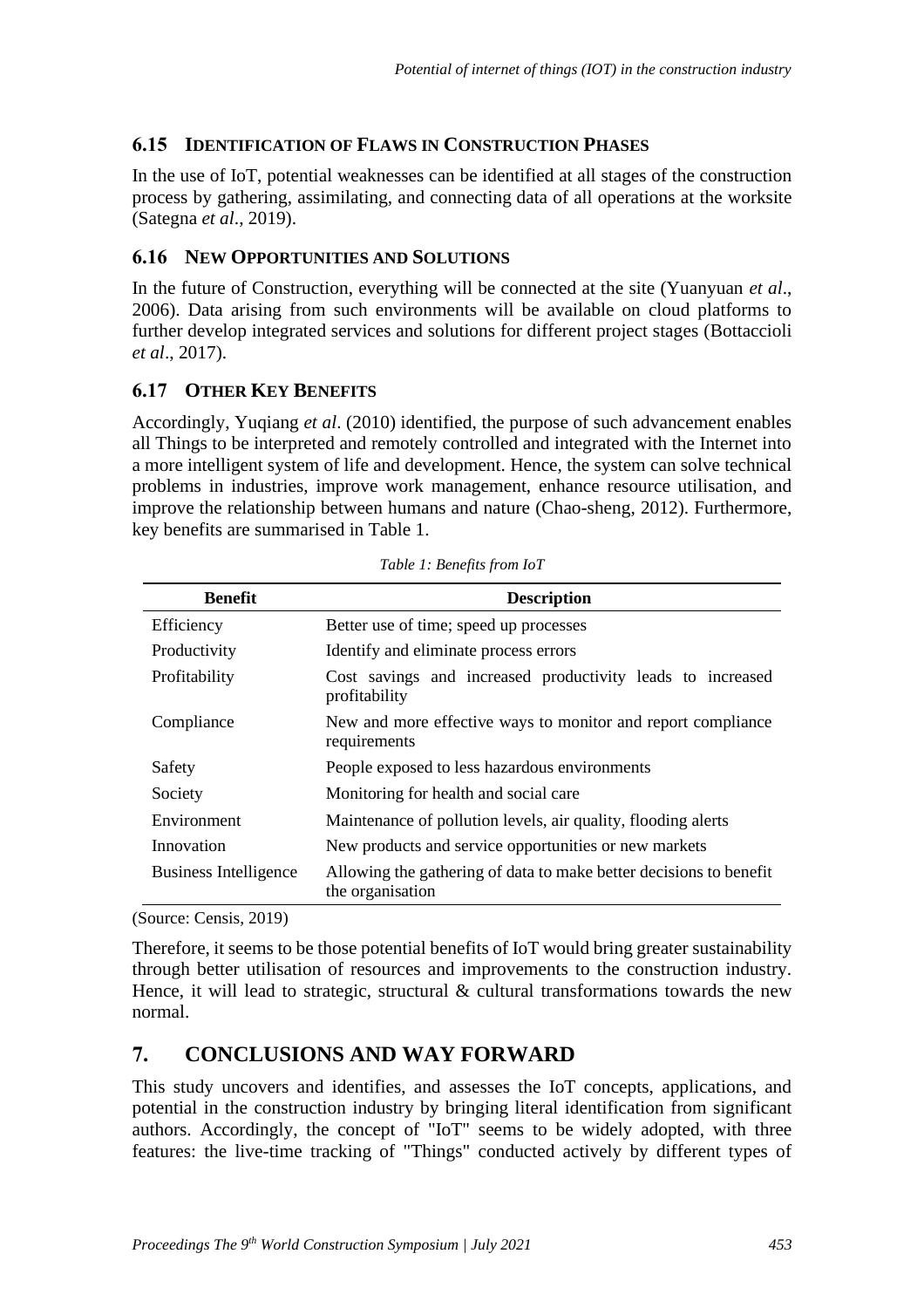sensors; linking such smart objects to a worldwide network through widespread internet technologies and utilising such technologies to develop smart "Things" controls. However, the development of IoT applications is still in the measuring, tracking, and modelling stage out of its maximum potential of autonomous applications. It is further evidenced by the identification of several present applications of IoT in the global construction industry. Moreover, significant benefits identified from such prospective scenarios emphasise IoT's potential impact in the construction industry. Besides, it is an indication that many have adopted the technology and put it into practice.

In addition, there are potential benefits of applying IoT in construction projects addressed through different contexts of applications. Hence, it emphasises the IoT has the potential to solve the problems utilisation of resources and improve the working methods incorporated in the construction industry. Consequently, the overall potential of IoT has been established. Accordingly, industry practitioners and internal, external stakeholders should develop innovative attitudes and flexibility to adopt new practices; thus, this study can achieve maximum benefit. Additionally, this new creation of explicit knowledge of this study shall be acknowledged by professional institutions to raise awareness in the construction industry. The government agencies, stakeholders and policymakers shall refer to this study to get the point of reference in directing the IoT's adoption smoothly in the construction sector.

## **8. REFERENCES**

AIQS, 2019. Building Economist. [Online] Available from:

- https://www.aiqs.com.au/sites/default/files/uploaded-content/field\_f\_magazine\_upload/tbe19jun.pdf [Accessed 4 June 2021].
- Atayero, A.A., Oluwatobi, S.O. and Alege, P.O., 2016. An assessment of the Internet of Things (IoT) adoption readiness of Sub-Saharan Africa. *Journal of South African Business Research,* 13*,* pp. 1-13.
- Balte, A., Kashid, A. and Patil, B., 2015. Security issues in Internet of Things (IoT): A survey. *International Journal of Advanced Research in Computer Science and Software Engineering,* 5(4), pp. 450-455.
- Bottaccioli, L., Aliberti, A., Ugliotti, F., Patti, E., Osello, A., Macii, E. and Acquaviva, A., 2017, July. Building energy modelling and monitoring by integration of IoT devices and building information models. In *2017 IEEE 41st Annual Computer Software and Applications Conference (COMPSAC),* Vol. 1, pp. 914-922. IEEE.
- Bucchiarone, A., De Sanctis, M., Hevesi, P., Hirsch, M., Abancens, F.J.R., Vivanco, P.F., Amiraslanov, O. and Lukowicz, P., 2019. Smart construction: remote and adaptable management of construction sites through IoT. *IEEE Internet of Things Magazine*, 2(3), pp. 38-45.
- Burger, R., 2017. *How "The Internet of Things" is affecting the construction industry.* The Balance Small Business.
- Censis, 2019. *Getting started with IoT: Exploring IoT (Internet of Things) for business growth [Brochure],*  Glasgow: Censis.
- Chao-Sheng, H., 2012. Issues and countermeasures of the internet of things in the view of low-carbon economy. In *2012 Second International Conference on Business Computing and Global Informatization*, pp. 461-464. IEEE.
- Chen, J.H., Ha, N.T.T., Tai, H.W. and Chang, C.A., 2019. The willingness to adopt the Internet of things (IoT) conception in Taiwan's construction industry. *Journal of Civil Engineering and Management,*  26(6), pp. 1-17.
- Clough, R. H., Sears, G.A. and Sears, S. K., 2000. *Construction project management.* WILEY.
- Cunha, L., 2014. Building with the internet of things in the construction industry. 25 February, 2014. [Online] Available from: https://www.to-increase.com/internet-of-things-construction.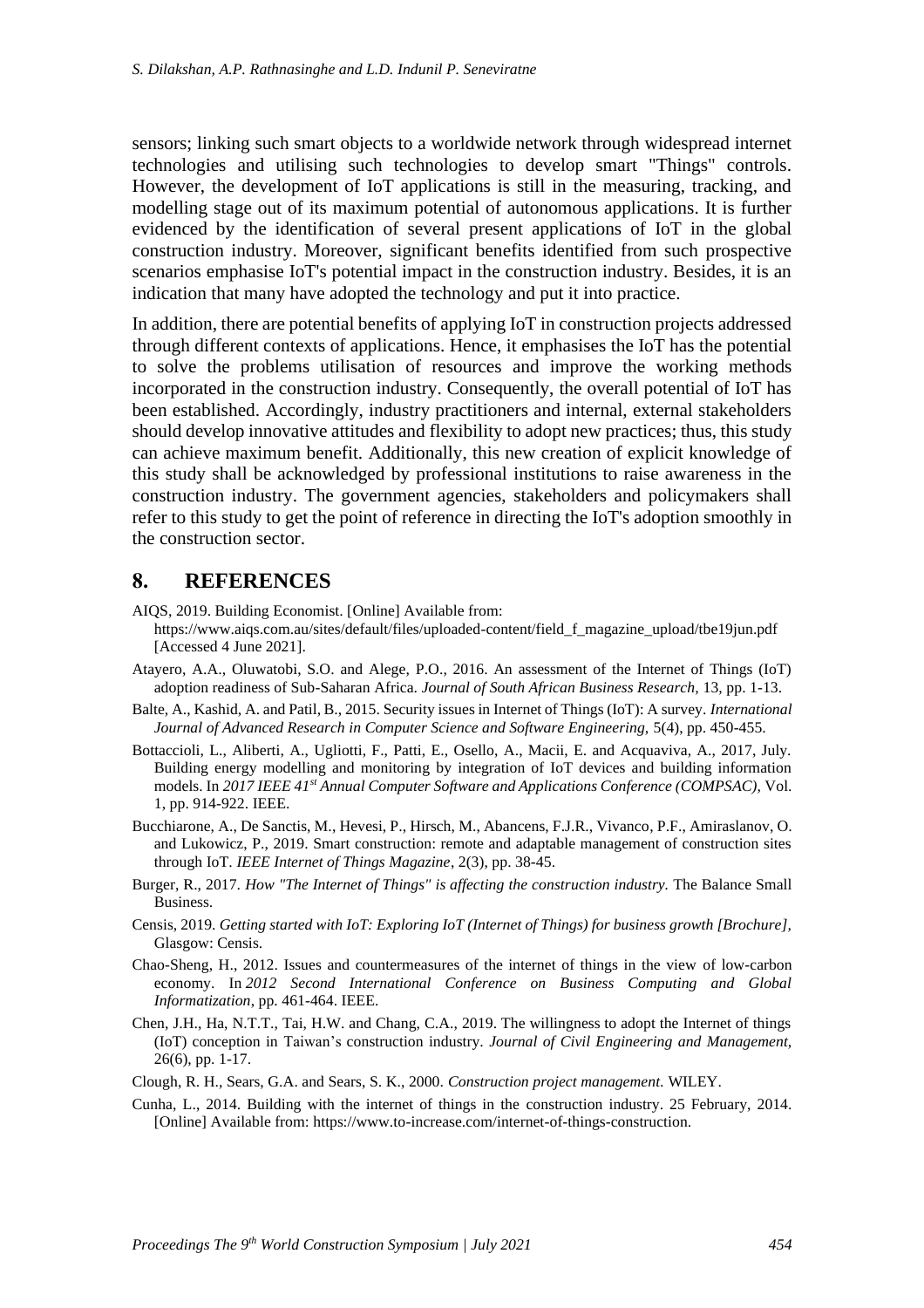- Ding, K., Shi, H., Hui, J., Liu, Y., Zhu, B., Zhang, F. and Cao, W., 2018. Smart steel bridge construction enabled by BIM and Internet of Things in industry 4.0: A framework. In *2018 IEEE 15th International Conference on Networking, Sensing and Control (ICNSC)*, pp. 1-5. IEEE.
- Ding, L.Y., Zhou, C., Deng, Q.X., Luo, H.B., Ye, X.W., Ni, Y.Q. and Guo, P., 2013. Real-time safety early warning system for cross passage construction in Yangtze Riverbed Metro Tunnel based on the internet of things. *Automation in Construction*, 36, pp. 25-37.
- Dooley, K., Ihasalo, H., Jylhä, T. and Sairanen, S., 2017. *IoT market analysis in the Finnish estate and construction sector: Market analysis,* Finland: Granlund.
- EEI, AEIC and UTC, 2011. *A discussion of smart meters and RF exposure issues,* Washington, D.C: Edison Electric Institute.
- Eiris, R. and Gheisari, M., 2017. Research trends of virtual human applications in architecture, engineering and construction. *Journal of Information Technology in Construction*, 22, pp.168–184.
- Ghosh, A., Edwards, D.J. and Hosseini, M.R., 2020. Patterns and trends in Internet of Things (IoT) research: Future applications in the construction industry. *Engineering, Construction and Architectural Management,* 28(2), pp. 457-481.
- Häikiö, J., Kallio, J., Mäkelä, S.M. and Keränen, J., 2020. IoT-based safety monitoring from the perspective of construction site workers. *International Journal of Occupational and Environmental Safety,* 1, pp. 1-14.
- Husain, A., 2017. *The sentient machine: The coming age of artificial intelligence.* New York: Scribner.
- ITU (2012). *ITU-T* Recommendations [Online]. Available from: http://handle.itu.int/11.1002/1000/11559 [Accessed 4 June 2021].
- ITU, 2015. *GSR discussion paper: Regulation and the Internet of Things,* Geneva: Author.
- Jones, S., 2017. *Safety management in construction industry,* Bedford: DODGE Data & Analytics.
- Kodithuwaku, M., 2019. *Industry 4.0 & construction 4.0.* Colombo, Institute of Quantity Surveying Sri Lanka, pp. 21- 31.
- Kuenze, R., Teizer, J., Mueller, M. and Blickle, A., 2016. SmartSite: Intelligent and autonomous environments, machinery, and processes to realize smart road construction projects. *Automation in Construction.*
- Lam, R.C.Y., Junus, A., Cheng, W.M.Y., Li, X. and Lam, L.C.H., 2017. IoT application in construction and civil engineering works. *In 2017 International Conference on Computational Science and Computational Intelligence (CSCI),* pp. 1320-1325. IEEE.
- Lan, L., Shi, R., Wang, B., Zhang, L. and Jiang, N., 2019. A universal complex event processing mechanism based on edge computing for internet of things real-time monitoring. *IEEE Access*, 7, pp. 101865- 101878.
- Lee, I. and Lee, K., 2015. The Internet of Things (IoT): Applications, investments, and challenges for enterprises. *Business Horizons,* 58(4), pp. 431-440.
- Le-Phuoc, D., Polleres, A., Hauswirth, M., Tummarello, G. and Morbidoni, C., 2009, April. Rapid prototyping of semantic mash-ups through semantic web pipes. In *Proceedings of the 18th international conference on World wide web*, pp. 581-590.
- Levy, J., 2017. *4 big ways the IoT is impacting design and Construction* [Online]. IBM. Available from: https://www.ibm.com/blogs/internet-of-things/4-big-ways-the-iot-is-impacting-design-andconstruction/
- Libelium, 2012. *50 sensor applications for a smarter world* [Online]. Available from: https://www.libelium.com/libeliumworld/top\_50\_iot\_sensor\_applications\_ranking/
- Loosemore, M., Dainty, A. and Lingard, H., 2003. *Human resource management in construction projects: Strategic and operational approaches.* London: Routledge.
- Loyola, M. 2018. Big data in building design: a review. *Journal of Information Technology in Construction (ITcon),* 23, pp. 259-284.
- Lueth, K. L., 2019. *IoT platform companies' landscape 2019/2020: 620 IoT platforms globally.* Hamburg, Germany: IoT-analytics.
- Macagnano, D., Destino, G. and Abreu, G., 2014. Indoor positioning: A key enabling technology for IoT applications. In *2014 IEEE World Forum on Internet of Things (WF-IoT),* pp. 117-118. IEEE.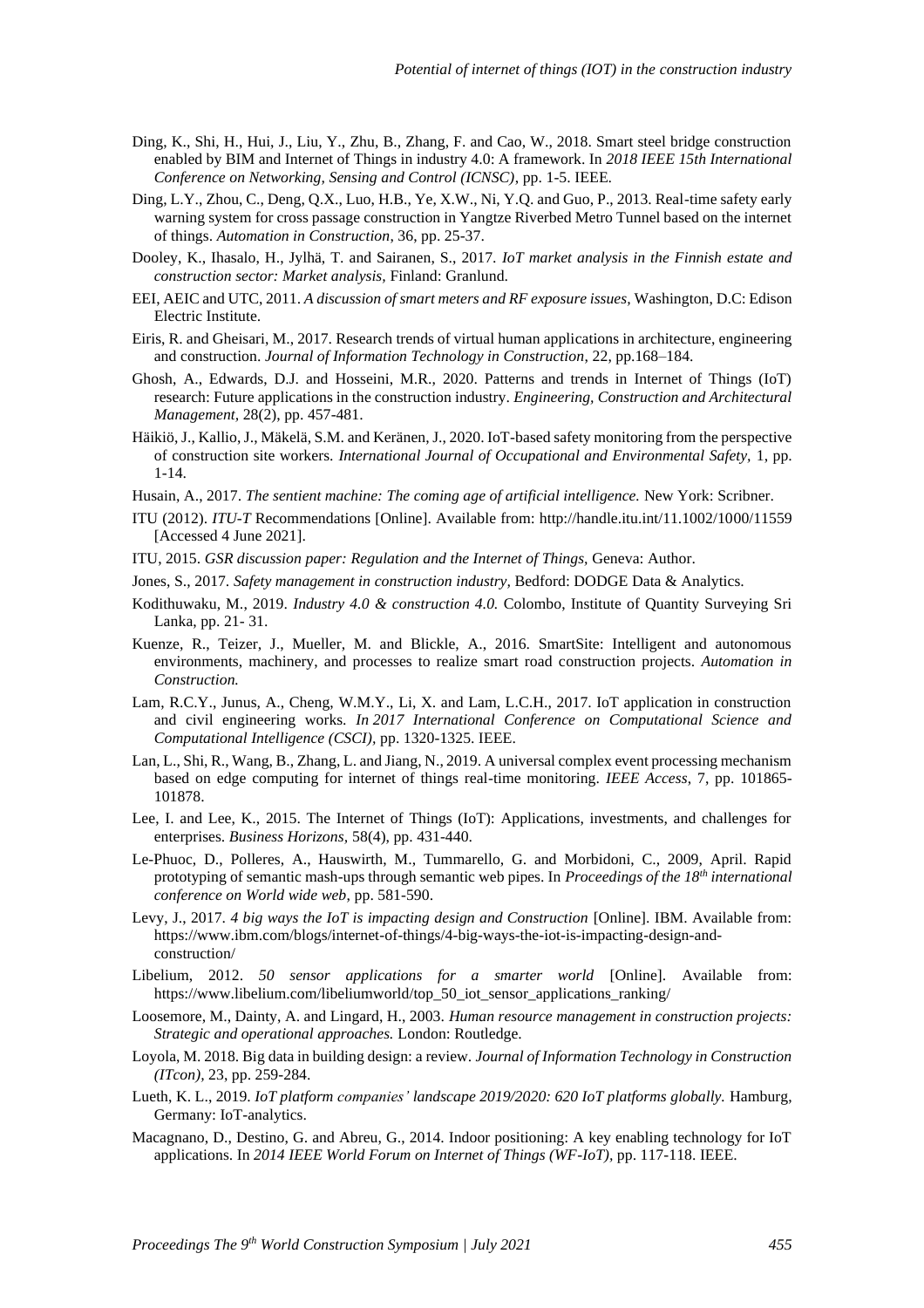Macaulay, J., Buckalew, L. and Chung, G., 2015. *Internet of things in logistics,* Germany: DHL.

- Mahmud, S. H., Assan, L. and Islam, R., 2018. Potentials of Internet of Things (IoT) in Malaysian construction industry. *Annals of Emerging Technologies in Computing (AETiC),* 2(4), pp. 44-52.
- Manyika, J. and Roxburgh, C., 2011. *The great transformer: The impact of the Internet on economic growth and prosperity*. McKinsey Global Institute.
- Mehata, K.M., Shankar, S.K., Karthikeyan, N., Nandhinee, K. and Hedwig, P.R., 2019, April. IoT based safety and health monitoring for construction workers. In *2019 1st International Conference on Innovations in Information and Communication Technology (ICIICT)*, pp. 1-7. IEEE.
- Mohammed, N., Alshebani, and Wedawatta, G., 2014. Making the construction industry resilient to extreme weather: Lessons from Construction in hot weather conditions. *Procedia Economics and Finance,* 18, pp. 635-642.
- Nair, R., 2020. *Build smarter spaces! Know 2019's top intelligent building trends* [Online]. Available from: https://gbmme.com/newsroom/build-smarter-spaces-know-2019s-top-intelligent-building-trends/
- Nordin, R., 2016. *The Internet of Things,* Author.
- Oesterreich, T.D. and Teuteberg, F., 2016. Understanding the implications of digitisation and automation in the context of Industry 4.0: A triangulation approach and elements of a research agenda for the construction industry. *Computers in Industry*, 83, pp.121-139.
- Patti, E. and Acquaviva, A., 2016. *IoT platform for Smart Cities: Requirements and implementation case studies.* Bologna: IEEE.
- Piccialli, F., Casolla, G., Cuomo, S., Giampaolo, F. and Di Cola, V.S., 2019. Decision making in IoT environment through unsupervised learning. *IEEE Intelligent Systems,* 35(1), pp.27-35.
- Rasmussen, N.V. and Beliatis, M.J., 2019. IoT based digitalization and servitization of construction equipment in concrete industry. In *2019 Global IoT Summit (GIoTS),* pp. 1-4. IEEE.
- Said, H. and Rayes, K.E., 2010. Optimizing the planning of construction site security for critical infrastructure projects. *Automation in Construction,* 19(2), pp. 221-234.
- Sategna, L.G., Meinero, D. and Volontà, M., 2019. *Digitalising the Construction Sector,* pp.1-100.
- Senanayake, G.P.D.P., Hadiwattage, C. and Sirimewan, D.C. 2020. Assuring sustainable construction through project feasibility evaluation criteria: A literature review. In: *17th International Conference on Business Management*. University of Sri Jayewardenepura.
- Suriyarachchi, C., Waidyasekara, K. and Madhusanka, N., 2019. Integrating Internet of Things (IoT) and facilities manager in smart buildings: A conceptual framework*. The 7th World Construction Symposium 2018: Built Asset Sustainability: Rethinking Design Construction and Operation,* 29 June - 01 July. Colombo, Sri Lanka, pp.325-334.
- Teizer, J., Wolf, M., Golovina, O., Perschewski, M., Propach, M., Neges, M. and König, M., 2017. Internet of Things (IoT) for integrating environmental and localization data in Building Information Modeling (BIM). In *ISARC. Proceedings of the International Symposium on Automation and Robotics in Construction,* Vol. 34. IAARC Publications.
- Triax, 2018. *Demystifying the Internet of Things for construction,* Norwalk: Author.
- Vermesan, O. and Friess, P., 2013. *Internet of things: Converging technologies for smart environments and integrated ecosystems.* Aalborg: River Publishers.
- Walther, T., 2018. *Digital transformation of the global cement industry.* Nashville: IEEE.
- Wang, M., Qiu, S., Dong, H. and Wang, Y., 2017. Design an IoT-based building management cloud platform for green buildings. In *2017 Chinese Automation Congress (CAC),* pp. 5663-5667. IEEE.
- Wan, L., Sun, D. and Deng, J., 2010. Application of IOT in building energy consumption supervision. In 2010 International Conference on Anti-Counterfeiting, Security and Identification, pp. 169-172. IEEE.
- Wu, C.M., Liu, H.L., Huang, L.M., Lin, J.F. and Hsu, M.W., 2018. Integrating BIM and IoT technology in environmental planning and protection of urban utility tunnel construction. In *2018 IEEE International Conference on Advanced Manufacturing (ICAM)*, pp. 198-201. IEEE.
- Yuanyuan, Z., Jia, X. and Yanxiang, H., 2006. Energy efficient distributed connected dominating sets construction in wireless sensor networks. In: *IWCMC '06 - 2006 International Wireless Communications and Mobile Computing Conference,* Vancouver, Canada 3-6 July 2006. pp.797-802.